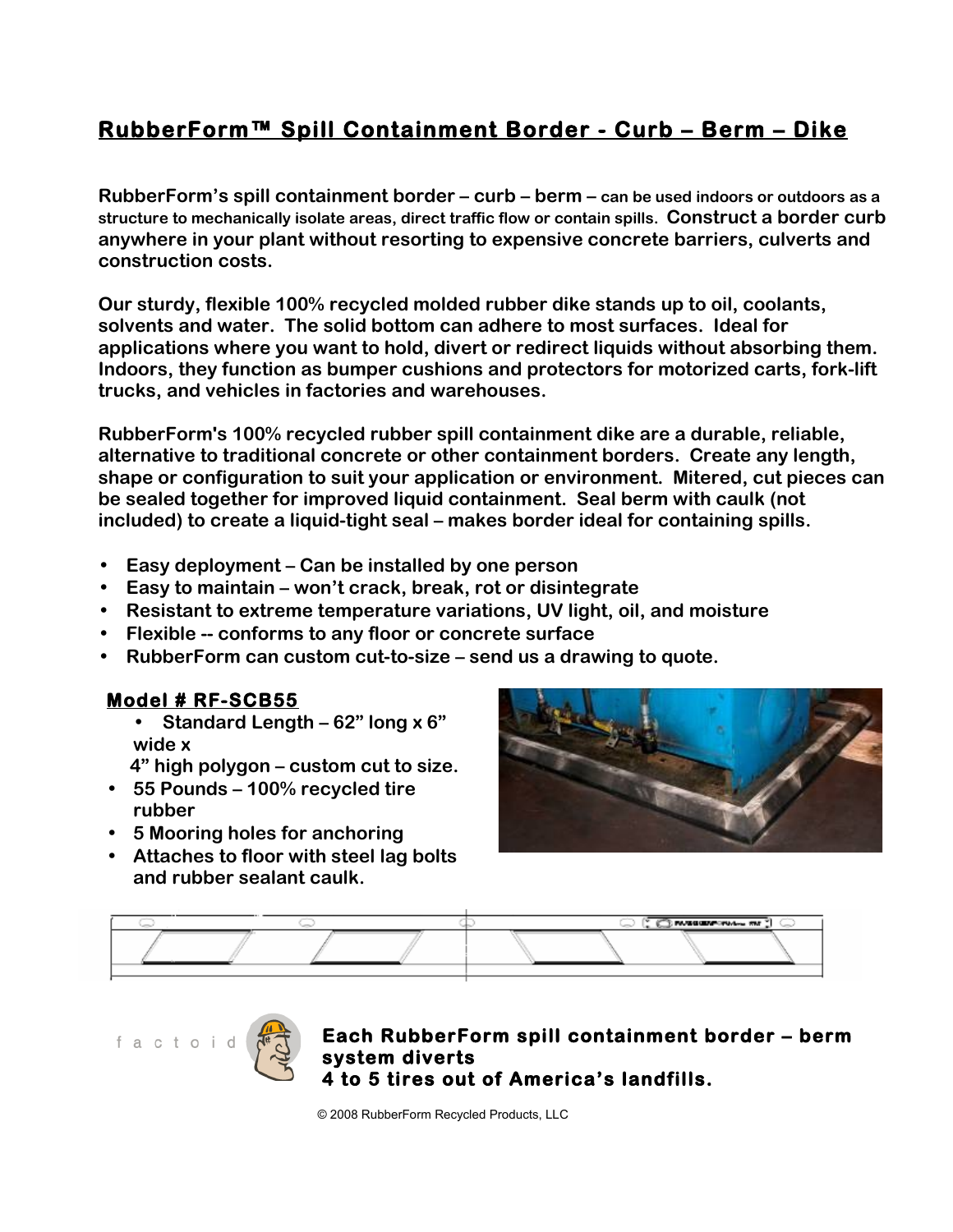**Federal Spill Containment and Countermeasure (SPCC) rule includes requirements for oil spill prevention, preparedness, and response to prevent oil discharges into navigable waters and adjoining shorelines. The rule requires specific facilities to prepare, amend, and implement SPCC Plans (EPA. Those facilities that may be affected by SPCC rules may include but not limited to:**

*Oil Production ,Farms, Electric Utility Plants, Petroleum Refining and Related Industries, Chemical Manufacturing, Food Manufacturing, Manufacturing Facilities Using and Storing Animal Fats and Vegetable Oils, Metal Manufacturing, Other Manufacturing, Real Estate Rental and Leasing, Retail Trade Contract Construction, Wholesale Trade, Transportation, Arts Entertainment & Recreation, Other Services (Except Public Administration), Petroleum Bulk Stations and Terminals, Education, Hospitals & Other Health Care, Accommodation and Food Services, Fuel Oil Dealers, Gasoline stations, Information Finance and Insurance Mining, Warehousing and Storage, Religious Organizations, Military Installations and Pipelines.*

For further information visit: http://edocket.access.gpo.gov/2007/pdf/e7-19701.pdf

#### **Proposed spill containment system:**

**Spill containment structure: Provide appropriate containment and/or diversionary structures or equipment to prevent a discharge as described in § 112.1(b), except for flow lines and intra-facility gathering lines at an oil production facility, and except as provided in paragraph (k) of this section for qualified oil-filled operational equipment. The entire containment system, including walls and floor, must be capable of containing oil and must be constructed so that any discharge from a primary containment system, such as a tank, will not escape the containment system before cleanup occurs. (Federal Register 10/2007)**

### **Scrap Tires In America:**

**300 million scrap tires are generated in the United States each year. That is equivalent to one passenger tire for every man, women and child in America. If laid side-by-side they would circle the world more than twelve times.** 



**Your RubberForm Representative is:**

**S** 

U

H E